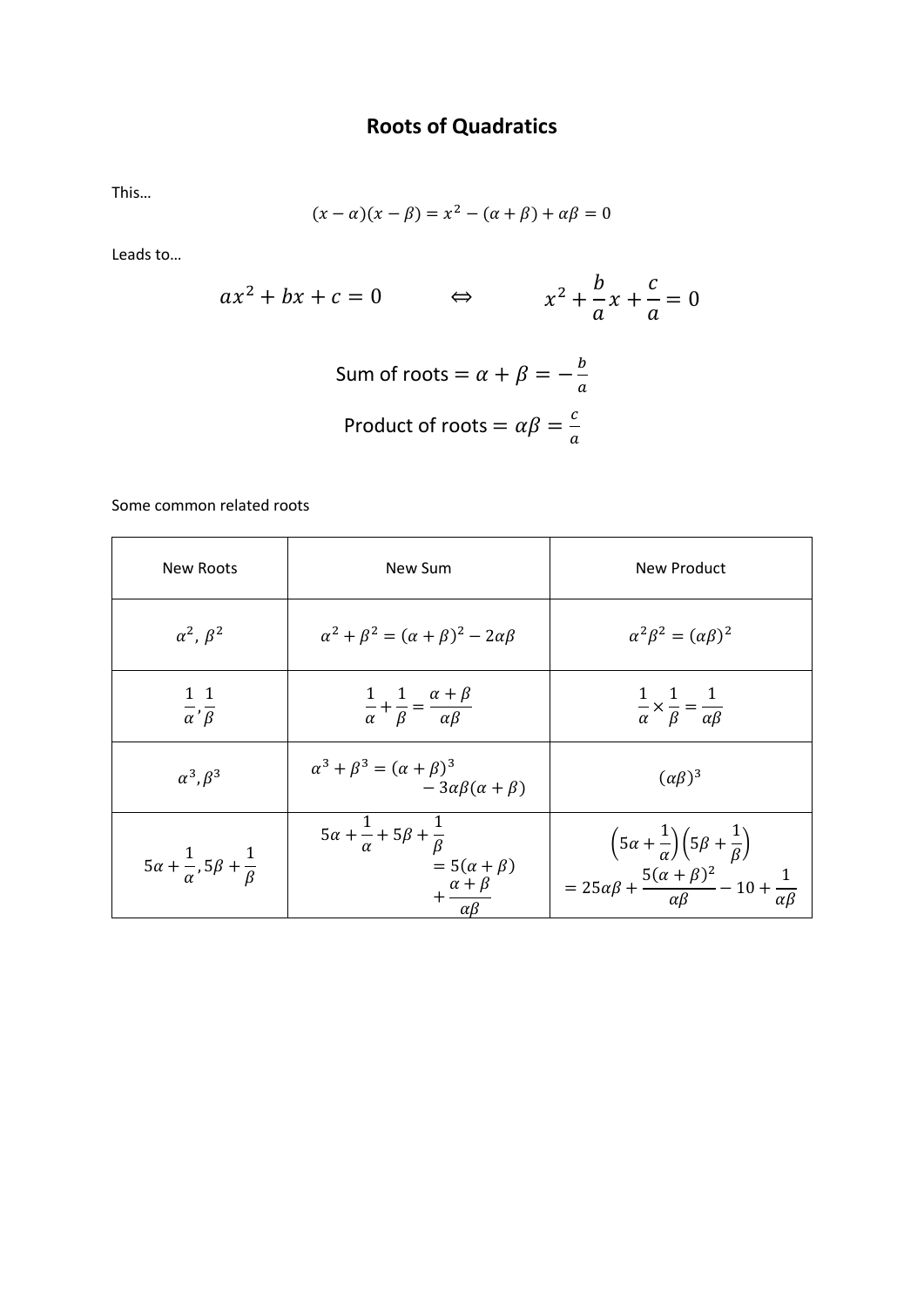For a cubic with roots  $\alpha$ ,  $\beta$ ,  $\gamma$  ...

This…

$$
(x - \alpha)(x - \beta)(x - \gamma) = x^3 - (\alpha + \beta + \gamma)x^2 + (\alpha\beta + \alpha\gamma + \beta\gamma)x - \alpha\beta\gamma = 0
$$

Leads to…

$$
ax^{3} + bx^{2} + cx + d = 0 \qquad \Leftrightarrow \qquad x^{3} + \frac{b}{a}x^{2} + \frac{c}{a}x + \frac{d}{a} = 0
$$
  
Sum of roots =  $\alpha + \beta + \gamma = \frac{b}{a}$   
Sum of pairs =  $\alpha\beta + \alpha\gamma + \beta\gamma = -\frac{c}{a}$   
Product of roots =  $\alpha\beta\gamma = \frac{d}{a}$ 

What about a quartic, quantic etc?